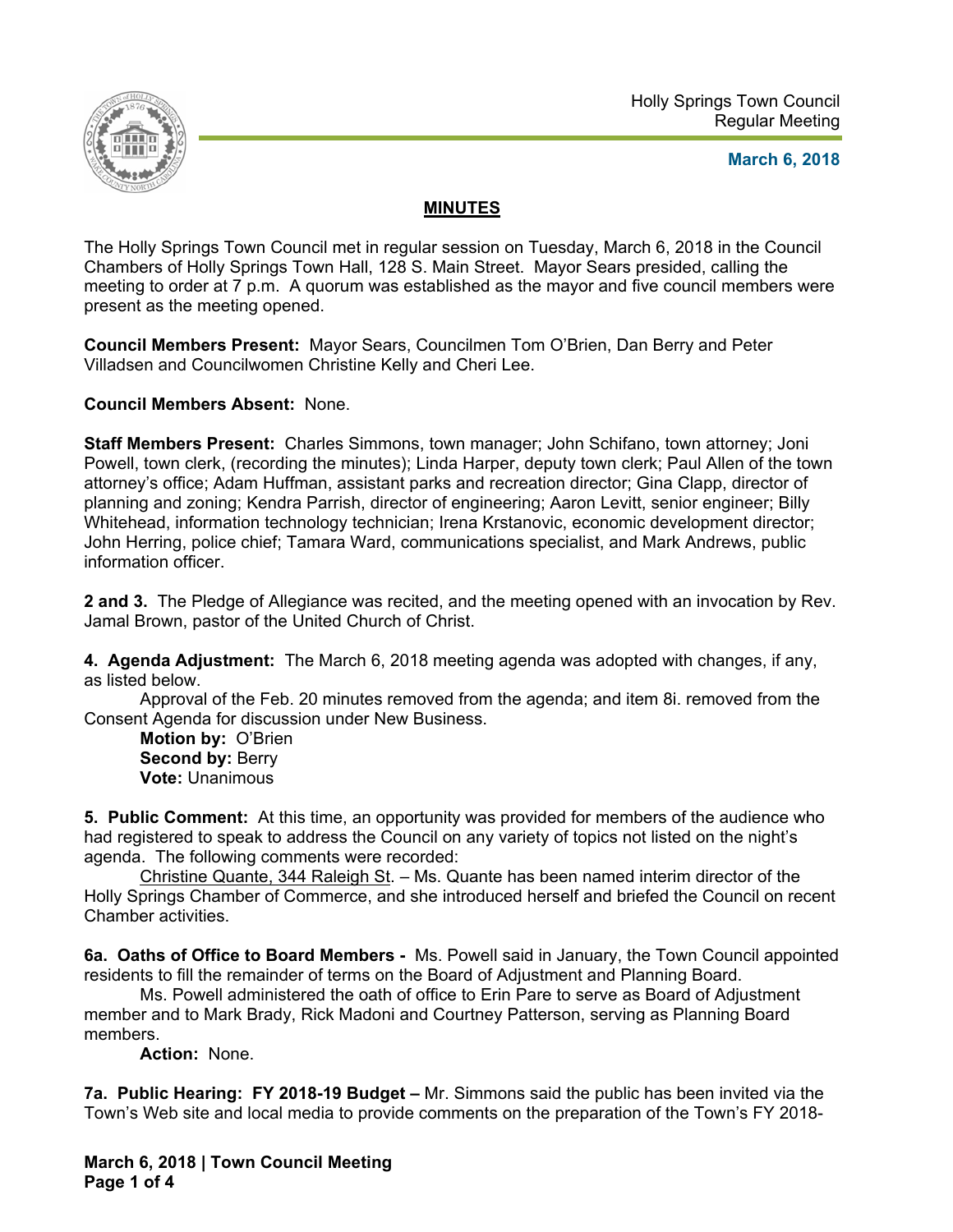19 budget. Citizens have been invited to provide input as to what they feel are important programs, facilities or services.

 The purpose of this pre-budget preparation hearing is to give folks a chance to have input before the budget process actually begins instead of having to wait until the end of the process when it may not be feasible to make adjustments.

This hearing is being held in addition to  $-$  and not instead of  $-$  the public hearing that is required by law later in the budget process. That hearing will be held in May or June.

With that explanation completed, Mayor Sears opened the public hearing. The following input was recorded:

Jackie Miller -- Ms. Miller addressed the Council to request funding for bike signage on local roads urging motorists to share the road safely with cyclists. She noted sad statistics about cyclist deaths and devastating injuries. She noted that bicycle drivers have, by law, the same full lane rights as motorists, although many drivers don't realize it. She said there were 24 miles of streets and roads in Holly Springs that are commonly used by cyclists who usually are trying to use those avenues to get to less travelled roads. She asked that the Council consider future road improvements to include simple educational signage to be included.

She said the cost of adding signs per mile is \$6,000 to \$8,000 for a total of between \$142,000 and \$192,000.

 Mr. Joe Fanjoy via email -- "Please allocate money in the FY 2018-19 budget to fill the gaps for curb, gutter, and/or sidewalk on Grigsby Avenue between Maple Street (entrance to Lakeside) and Waterpoint Road (entrance to Parkside). As you know, this stretch is narrow and is subject to the most punishment from everyday use. Why is the road so narrow? Why is it lacking curb, gutter, and sidewalk? Because the respective developers for Lakeside and Parkside likely paid a fee-inlieu and only partially installed it. Thus, I believe that TOHS must address this deficiency. I also believe that addressing this deficiency is way overdue.

 Even better, please allocate money in the FY 2018-19 budget to complete curb, gutter, and sidewalk from Maple all the way around the outside of the curve to Fair Glen Road (entrance to Fair Hill). This would avoid the patchwork effect and really bring that section closer to town standards. Again, this would benefit not only the residents who use the road every day, but also the many, many visitors who come to Womble and Sugg.

 The TOHS Engineering Department has already surveyed the road. I am sure that they identified deficiencies beyond the ones listed above. So, please allocate the appropriate funds to address as many of the deficiencies as possible"

 Hank Dickson, via email –"In the event that development costs for Town Hall Commons are waived, I recommend that the council withhold the usual HS Chamber program contribution this budget year. In prior years, the program grant was approximately \$20,000. Since the town is in a partnership with the chamber for Town Hall Commons, I expect that there will be a number development fee waivers which would easily exceed \$20,000. Therefore, withholding this program grant is appropriate."

There being no further input, the public hearing was closed. **Action:** None.

**8. Consent Agenda:** The Council approved a motion to approve all items on the Consent Agenda. The motion carried following a motion by Councilman O'Brien, a second by Councilwoman Kelly and a unanimous vote. The following actions were affected:

8a. Minutes – *This item was removed from the agenda during agenda adjustment.*

8b. Town's Water Supply Plan Contract - The Council approved to hire CDM Smith and adopt an amendment to the FY 2017-18 budget to transfer \$27,700 from water reserves (account 23.95) to account 30 432 12.01 for an update to the Town's water supply plan.

8c. Budget Amendment, \$5,362 - The Council adopted a \$5,362 amendment to the FY 2017-18 budget for emergency water main repairs *A copy of budget amendment is attached to these minutes.*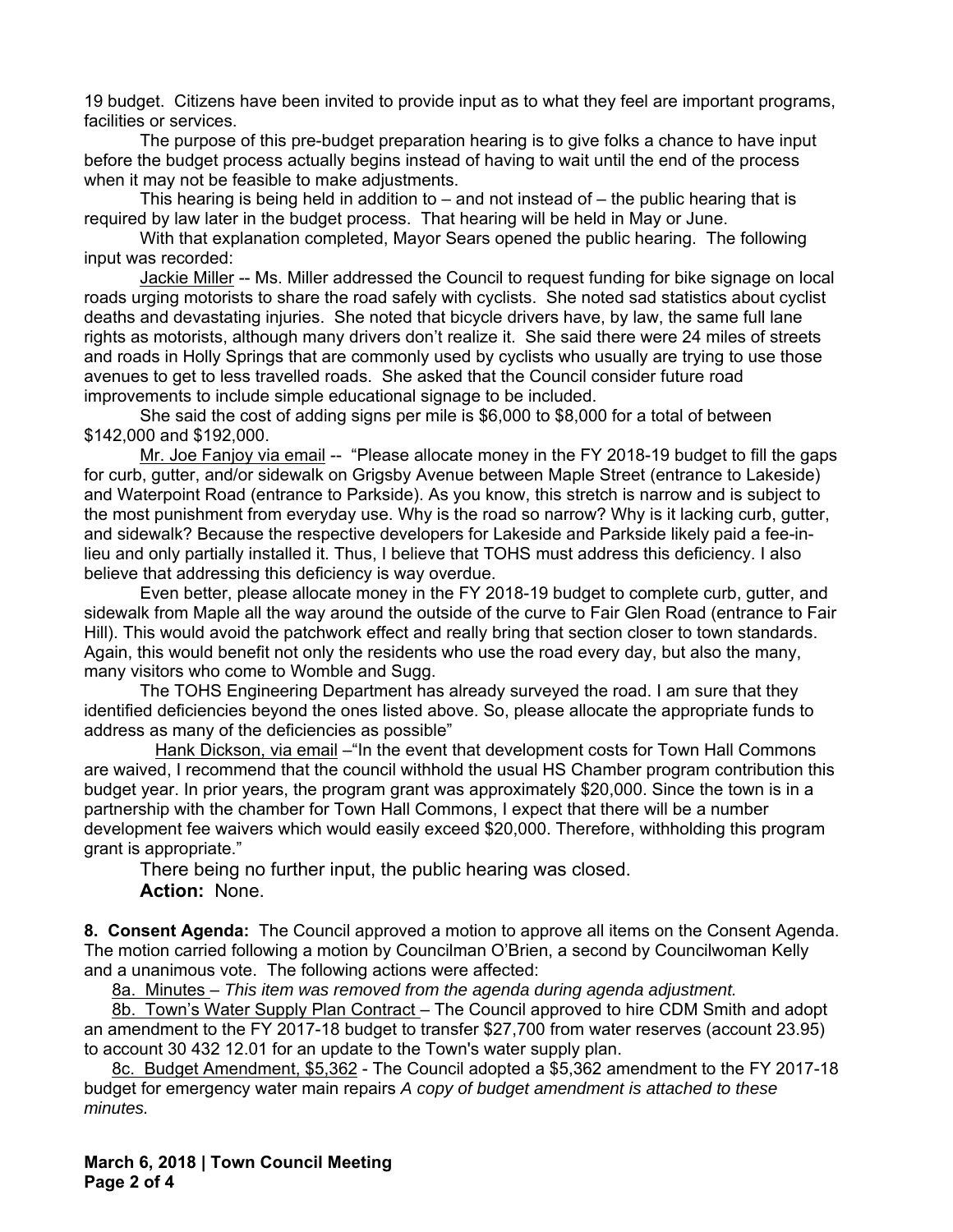8d. Budget Amendment, \$9,000 - The Council adopted a \$9,000 amendment to the FY 2017- 18 budget for Laserfiche software upgrade. *A copy of budget amendment is attached to these minutes.* 

8e. Resolution 18-10 - The Council adopted Resolution 18-10 declaring certain personal property surplus to the needs of the town. *A copy of Resolution 18-10 is attached to these minutes* 

8f. Resolution 18-11 - The Council adopted Resolution 18-11 declaring property surplus to the needs of the Town.*A copy of Resolution 18-11 is attached to these minutes***.** 

8g**.** Fee Schedule Amendment – The Council adopted amendments to 2018 fee schedule for new cell tower fees.

8h.Budget Amendment, \$20,795 – The Council adopted a \$20,795 amendment to the FY 2017- 18 budget for firefighting supplies. *A copy of budget amendment is attached to these minutes.* 

8i. Town Hall Commons *– This item was removed from the Consent Agenda during agenda adjustment for discussion.* 

**8i. Town Hall Commons Parking Deck** – Mr. Levitt addressed the Council to explain that the Town is continuing work on the Town Hall Commons project, a project which proposes to transform the Village District into a vision held by the town for more than 15 years. Town Council previously approved two development agreements with 242 Main Street Holly Springs, LLC and Malbec, LLC for the construction of 90,000-110,000 square feet of office, retail, restaurant, services and other similar active uses. Holly Springs is responsible for delivering public infrastructure including 180 parking spaces, streetscape improvements, the extension of Rogers St., and a regional stormwater facility serving the area.

 He added that this private public partnership is anticipated to ignite development downtown and interest in downtown development projects has already increased significantly.

 Plans have been completed for the design by CLH Design, PA. and Little Architecture. The "Parking Deck project" includes the table top parking structure and all improvements within the Main St, Ballentine, Avent Ferry and proposed W. Rogers St (excluding the 242 building and property).

 This portion of the project has been separated from the "Infrastructure Project" (roads, storm, sidewalks, utilities) and was bid along with the proposed building named 242 Main Street. The reason for this, as previously explained, is to have the parking deck constructed by the same contractor as the building given their close proximity to each other and common structural elements necessary for both projects. Costs for the parking deck portion of the project were bid by 242 Main, LLC and are \$3,390,681. Town council previously approved a budget on Jan. 16, as required in the developer agreement, with a cost of \$3,569,370. The construction costs came in under budget by \$178,689.

 The infrastructure project was advertised and two "mandatory" pre-bid meetings were held prior to the bid opening. Attendance at one of the meetings was required. Seven general contractors and one sub-contractor attended the meeting(s). Bids were scheduled to be received and opened on Feb. 27. No bids were received.

 After the scheduled bid opening, contractors were contacted to inquire as to why they did not submit a bid. The common denominator answer with several contractors was that they were too busy to bid the project. Contractors wanted more time to review the project.

 The infrastructure project has been re-advertised for bids and a bid opening will be held in Town Hall March 23, and presented to Council April 3. This will give contractors three additional weeks to bid the project.

 From discussions with some contractors, this will allow them the time to confidently submit a bid.

 This month delay will negatively affect both the 242 Building and the Town's parking deck project. Delays now will increase material costs and overall project costs, and also may disturb agreements with tenants of the 242 Main building. This project has followed an aggressive and tight schedule for approximately 18 months, and we are currently only a few weeks behind schedule. The contractor for the 242 Building and parking deck was planning to start work on March 2.

**March 6, 2018 | Town Council Meeting Page 3 of 4**